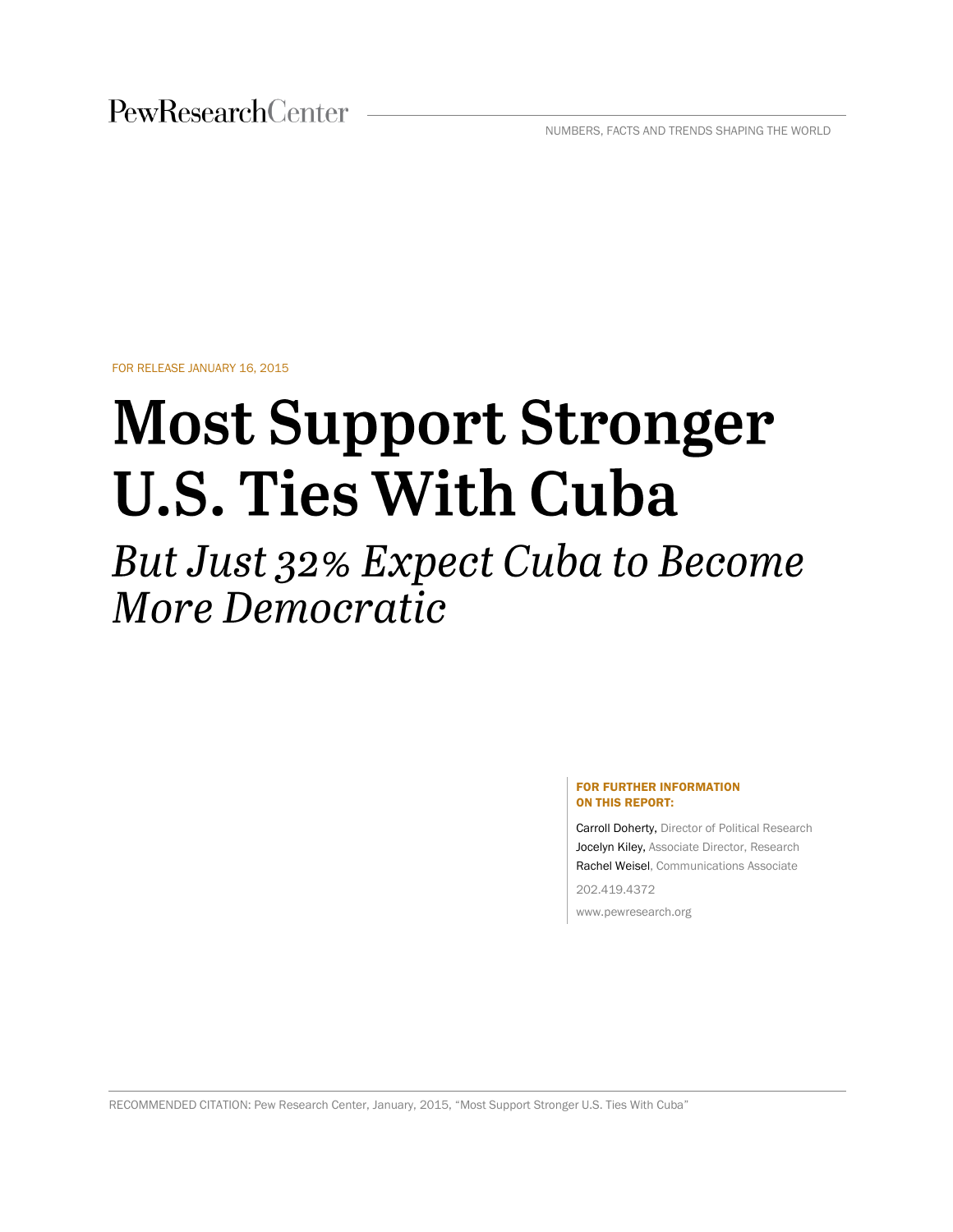## **Most Support Stronger U.S. Ties With Cuba**

But Just 32% Expect Cuba to Become More Democratic

Fully 63% of Americans approve of the Obama administration's decision last month to reestablish diplomatic ties with Cuba after more than 50 years. And there is equally broad support for going further and ending the decades-long U.S. trade embargo against Cuba (66% favor this).

Yet there is broad public skepticism that a thaw in U.S.-Cuba relations will lead to greater democracy in Cuba. Only about a third (32%) say they think Cuba will become more democratic over the next several years, while 60% say it will be about the same as it is now.

The latest national survey by the Pew Research Center, conducted Jan. 7-11 among 1,504 adults, finds strong support among Democrats and independents for the restoration of

diplomatic ties with Cuba, and for ending the embargo. About three-quarters of Democrats (74%), along with 67% of independents support the re-establishment of diplomatic relations between the two countries, with similar levels of support for ending the trade embargo, "which would allow U.S. companies to do business in Cuba and Cuban companies to do business in the U.S."

Republicans are more divided in their views: just 40% of Republicans approve of the re-establishment of relations with Cuba, while 48% disapprove. There is somewhat more support among Republicans for an end to the trade embargo, though as many say they oppose lifting the embargo as say they favor it (47% each).

## Most Favor Renewed Diplomatic Relations With Cuba, End to Embargo

*% saying…*



Survey conducted Jan. 7-11, 2015.

PEW RESEARCH CENTER

## Will Cuba Become More Democratic?

*% saying Cuba will become \_\_over the next few years …*



#### PEW RESEARCH CENTER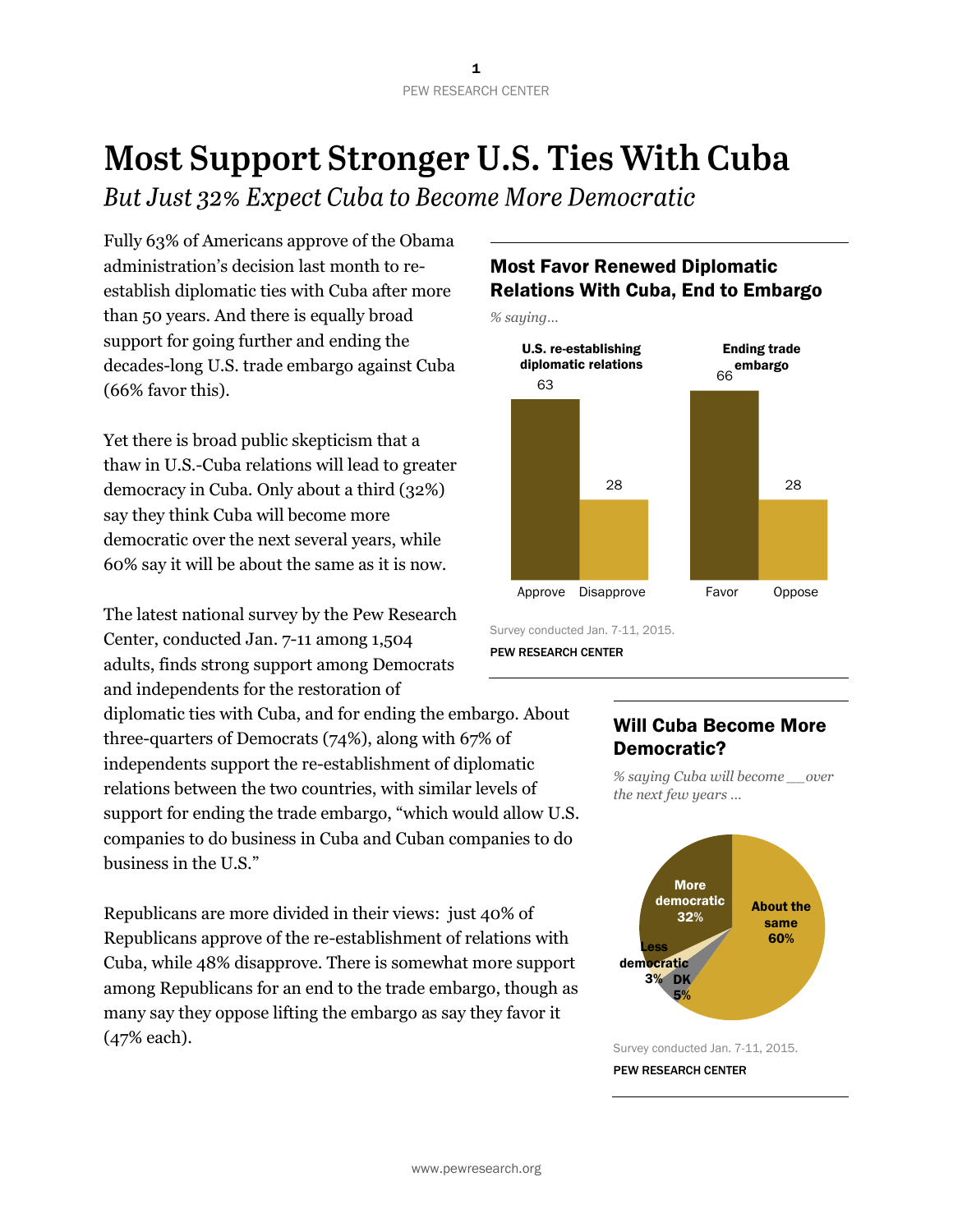Just a third (33%) of conservative Republicans approve of resuming diplomatic relations while 55% disapprove; among moderate and liberal Republicans the balance of opinion is reversed (54% approve, 33% disapprove). Similarly, conservative Republicans are less likely to favor ending the trade embargo than moderates and liberals in the party (40% vs. 61%).

Support for both the restoration of diplomatic ties and an end to the trade embargo is seen broadly across demographic groups: 62% of whites, 64% of blacks and 65% of Hispanics approve of re-establishing diplomatic relations with Cuba.

While majorities of those in all age groups approve of the move toward normalization of diplomatic relations, Americans younger than 50 are more supportive than older Americans: 67% of those 18-49 support the reestablishment of relations, compared with 57% of those age 50 and older, with similar divisions in views about the trade embargo.

College graduates are particularly supportive of a restoration of diplomatic ties: 77% approve of the re-establishment of diplomatic relations, while 78% favor an end to the embargo.

## Republicans Ideologically Divided Over Restoring U.S. Ties with Cuba

|               | Re-establishing<br>diplomatic relations |                    |       | <b>Ending trade</b><br>embargo |
|---------------|-----------------------------------------|--------------------|-------|--------------------------------|
|               |                                         | Approve Disapprove | Favor | Oppose                         |
|               | %                                       | %                  | %     | %                              |
| Total         | 63                                      | 28                 | 66    | 28                             |
| White         | 62                                      | 29                 | 63    | 32                             |
| <b>Black</b>  | 64                                      | 26                 | 72    | 21                             |
| Hispanic      | 65                                      | 27                 | 73    | 21                             |
| 18-29         | 67                                      | 24                 | 74    | 22                             |
| 30-49         | 67                                      | 24                 | 73    | 23                             |
| 50-64         | 58                                      | 34                 | 60    | 33                             |
| $65+$         | 57                                      | 33                 | 56    | 37                             |
| College grad+ | 77                                      | 20                 | 78    | 18                             |
| Some college  | 59                                      | 28                 | 64    | 29                             |
| H.S. or less  | 56                                      | 33                 | 60    | 35                             |
| Republican    | 40                                      | 48                 | 47    | 47                             |
| Cons Rep      | 33                                      | 55                 | 40    | 54                             |
| Mod/Lib Rep   | 54                                      | 33                 | 61    | 33                             |
| Independent   | 67                                      | 26                 | 69    | 26                             |
| Democrat      | 74                                      | 19                 | 78    | 18                             |
| Cons/Mod Dem  | 69                                      | 23                 | 72    | 24                             |
| Lib Dem       | 80                                      | 15                 | 87    | 10                             |

Survey conducted Jan. 7-11, 2015. Whites and blacks include only those who are not Hispanic; Hispanics are of any race. Don't know responses not shown.

#### PEW RESEARCH CENTER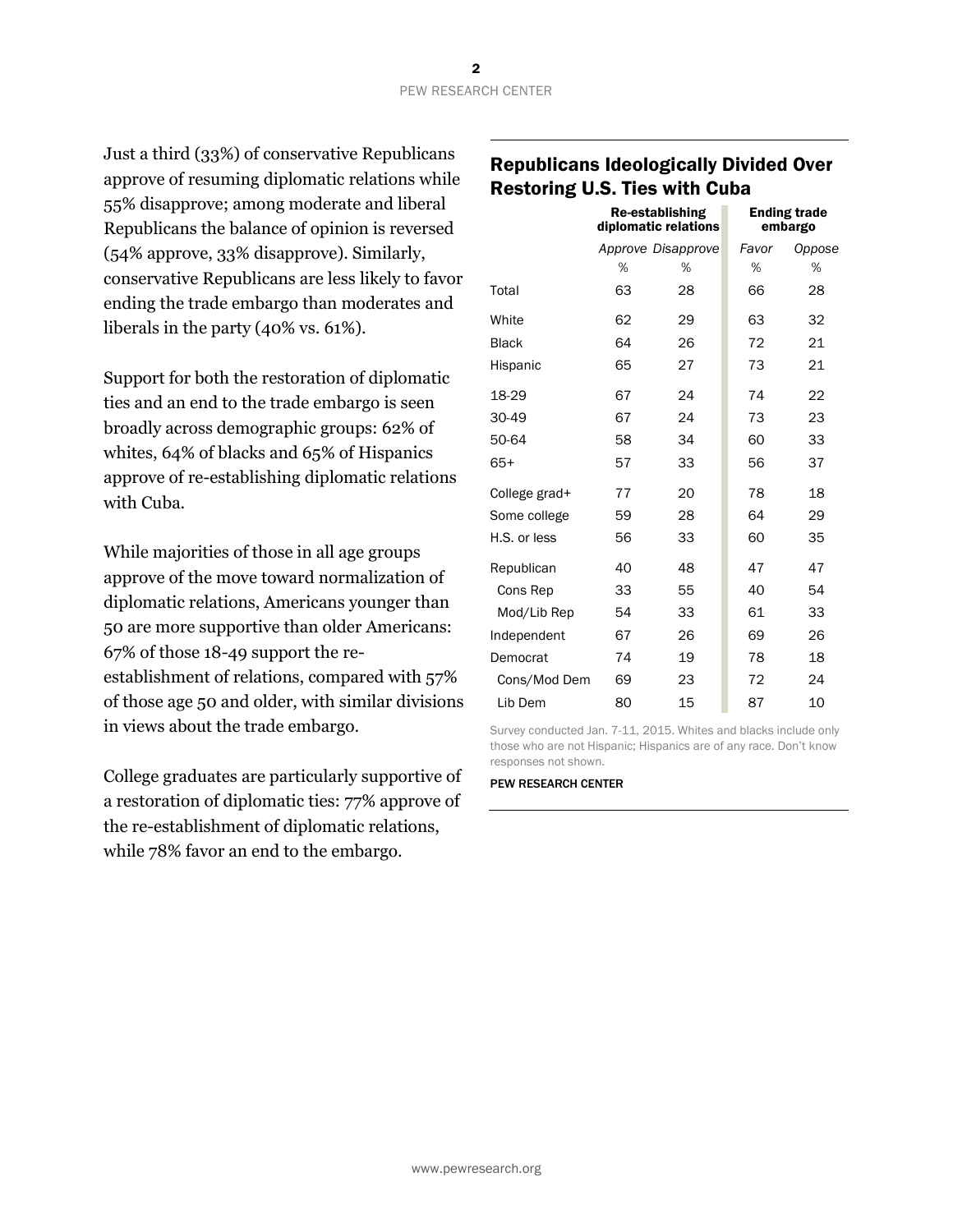When asked whether Cuba will become more democratic, less democratic or remain about the same as it is now over the next several years, six-in-ten (60%) Americans expect little change, and this is the majority view among Democrats, Republicans and independents. But Democrats are more likely than Republicans to say the communist nation will shift in a democratic direction: 41% of Democrats say this, compared with just 24% of Republicans.

## Partisan Divides in Prospects for Democracy in Cuba

*% saying over the next several years, Cuba will be …*

|             | <b>More</b> | Less<br>democratic democratic | <b>About the</b><br>same | DK        |
|-------------|-------------|-------------------------------|--------------------------|-----------|
|             | %           | %                             | %                        |           |
| Total       | 32          | 3                             | 60                       | $5 = 100$ |
| Republican  | 24          | 4                             | 68                       | $4 = 100$ |
| Democrat    | 41          | 2                             | 54                       | $3 = 100$ |
| Independent | 31          | 3                             | 61                       | $5 = 100$ |

Survey conducted Jan. 7-11, 2015. Figures may not add to 100% because of rounding.

PEW RESEARCH CENTER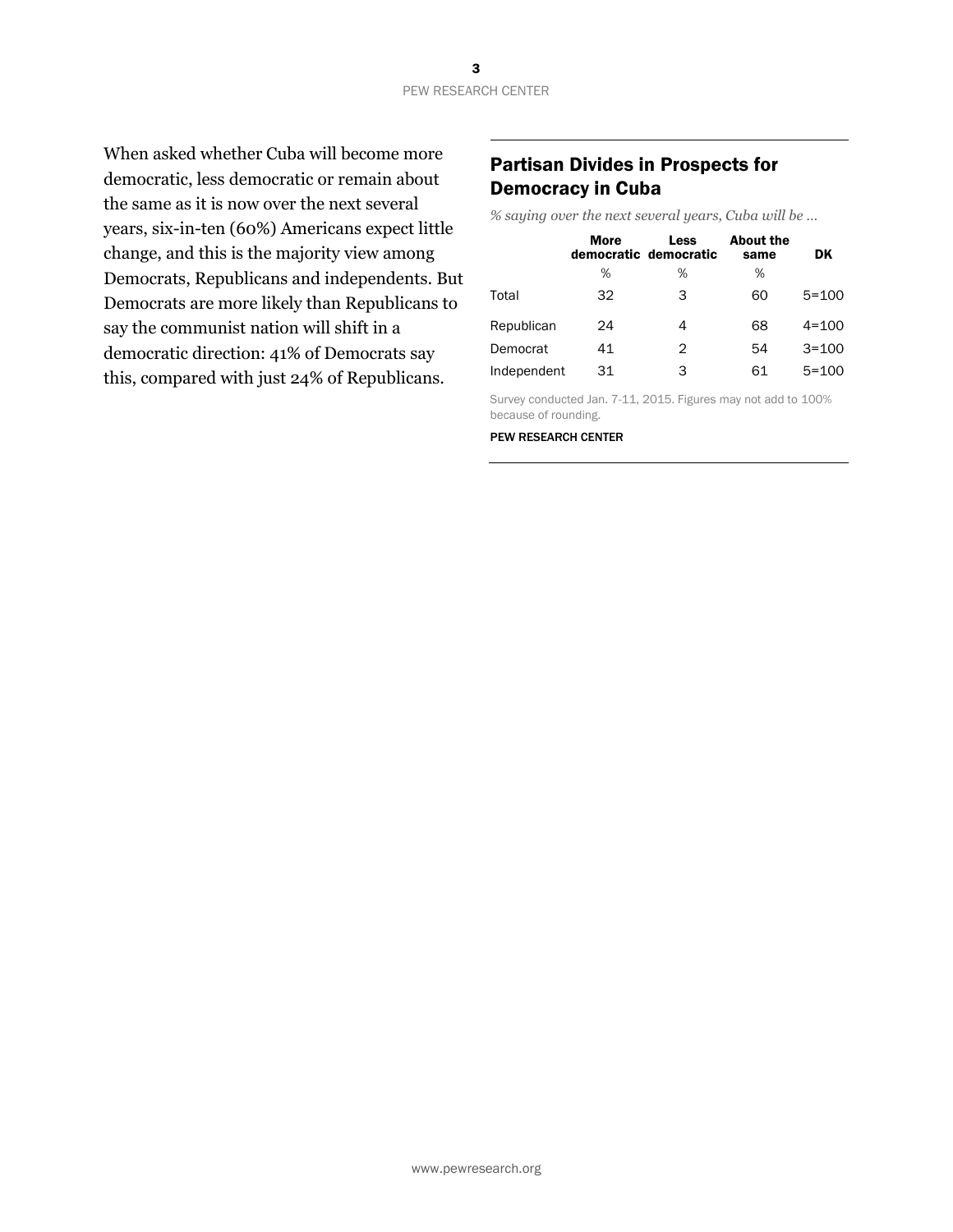## About the Survey

The analysis in this report is based on telephone interviews conducted January 7-11, 2015 among a national sample of 1,504 adults, 18 years of age or older, living in all 50 U.S. states and the District of Columbia (528 respondents were interviewed on a landline telephone, and 976 were interviewed on a cell phone, including 563 who had no landline telephone). The survey was conducted by interviewers at Princeton Data Source under the direction of Princeton Survey Research Associates International. A combination of landline and cell phone random digit dial samples were used; both samples were provided by Survey Sampling International. Interviews were conducted in English and Spanish. Respondents in the landline sample were selected by randomly asking for the youngest adult male or female who is now at home. Interviews in the cell sample were conducted with the person who answered the phone, if that person was an adult 18 years of age or older. For detailed information about our survey methodology, see http://peoplepress.org/methodology/

The combined landline and cell phone sample are weighted using an iterative technique that matches gender, age, education, race, Hispanic origin and nativity and region to parameters from the 2013 Census Bureau's American Community Survey and population density to parameters from the Decennial Census. The sample also is weighted to match current patterns of telephone status (landline only, cell phone only, or both landline and cell phone), based on extrapolations from the 2014 National Health Interview Survey. The weighting procedure also accounts for the fact that respondents with both landline and cell phones have a greater probability of being included in the combined sample and adjusts for household size among respondents with a landline phone. Sampling errors and statistical tests of significance take into account the effect of weighting.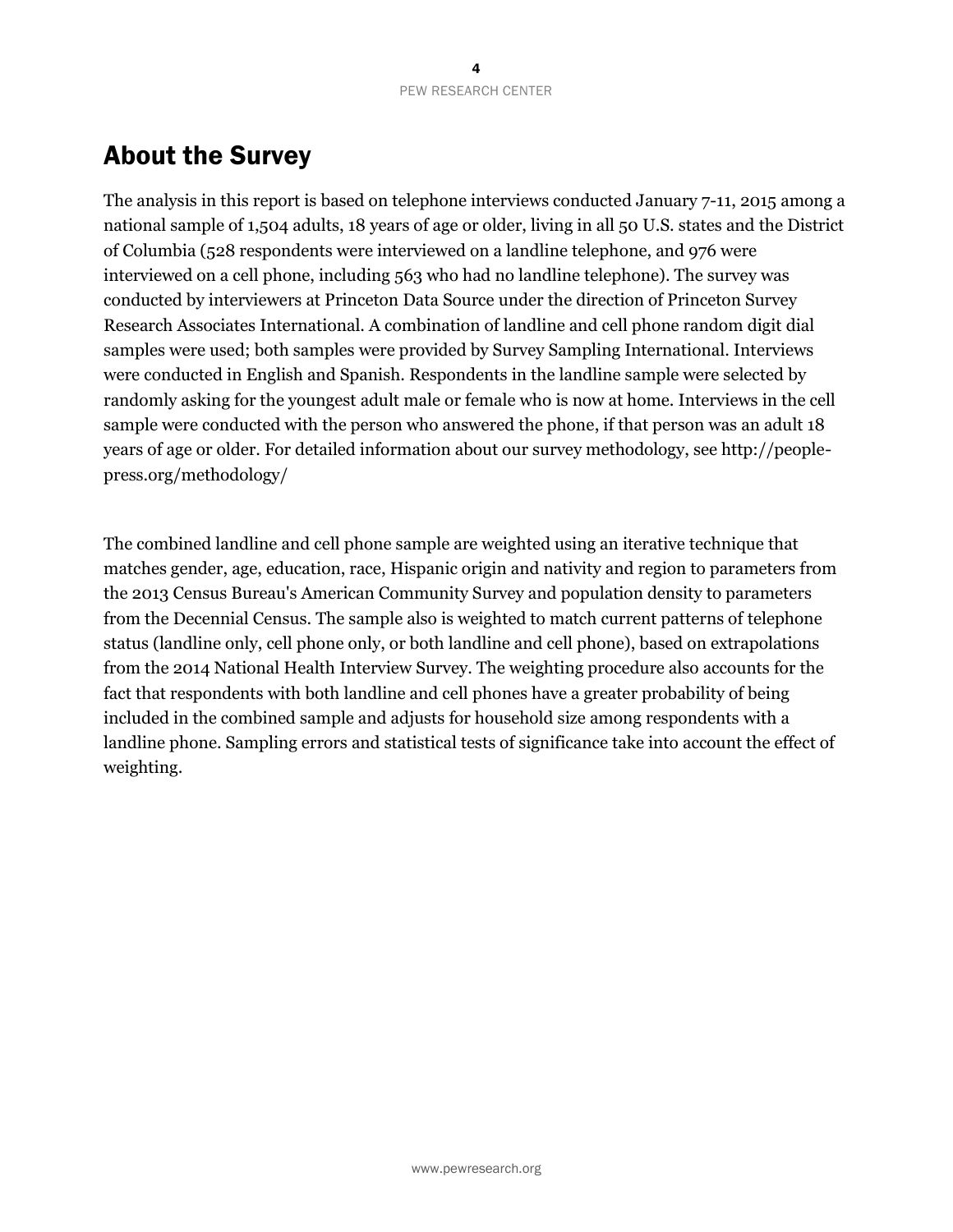| Group        | Unweighted<br>sample size | Plus or minus         |
|--------------|---------------------------|-----------------------|
| Total sample | 1.504                     | 2.9 percentage points |
| Republican   | 336                       | 6.2 percentage points |
| Democrat     | 458                       | 5.3 percentage points |
| Independent  | 647                       | 4.4 percentage points |

The following table shows the unweighted sample sizes and the error attributable to sampling that would be expected at the 95% level of confidence for different groups in the survey:

Sample sizes and sampling errors for other subgroups are available upon request.

In addition to sampling error, one should bear in mind that question wording and practical difficulties in conducting surveys can introduce error or bias into the findings of opinion polls.

© Pew Research Center, 2015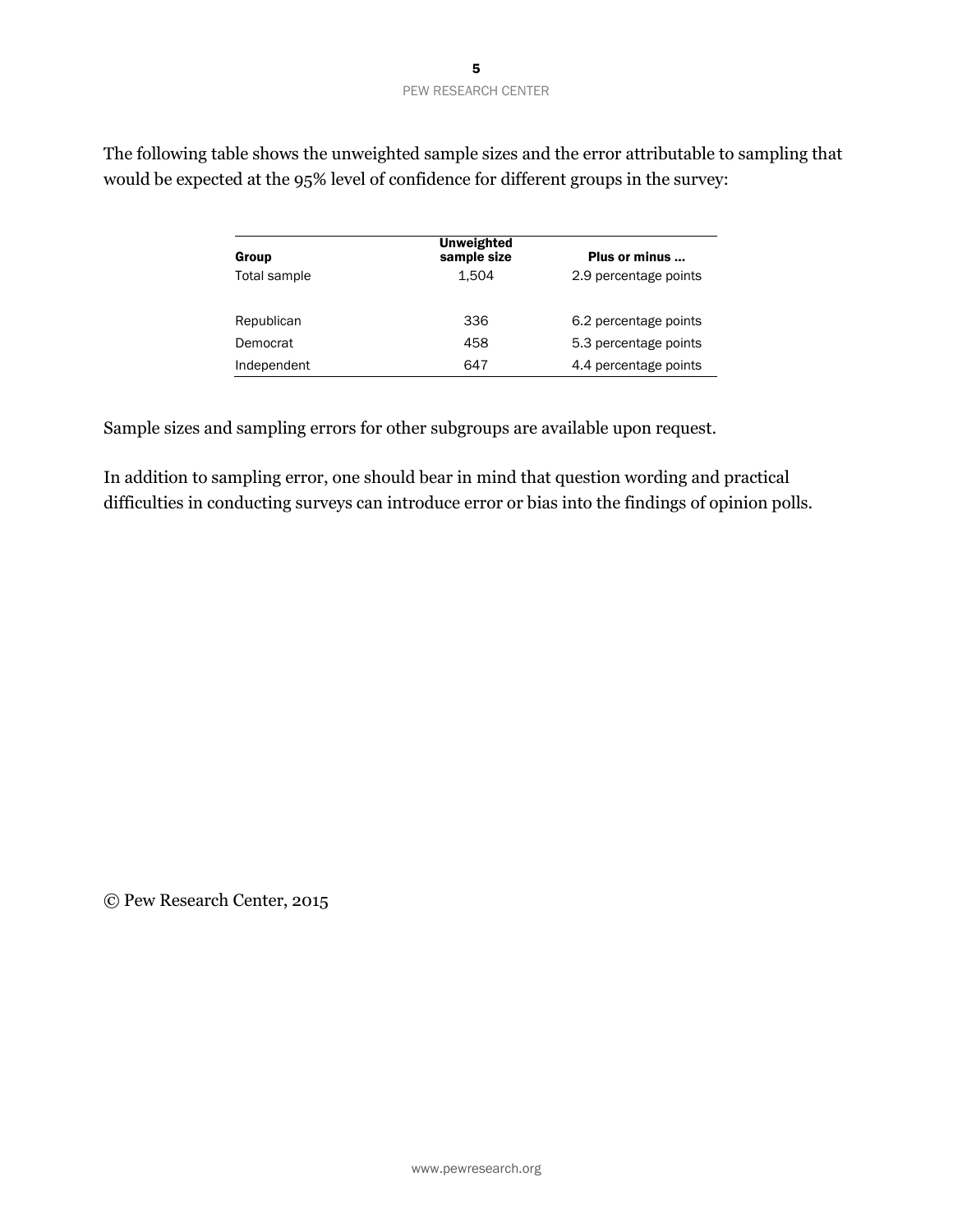#### **PEW RESEARCH CENTER JANUARY 2015 POLITICAL SURVEY FINAL TOPLINE JANUARY 7-11, 2015 N=1,504**

#### **QUESTIONS 1-2, 4F1-5F2, 7, 10, 12A-12B, 14-16, 20-24, 30-38 PREVIOUSLY RELEASED**

#### **QUESTIONS 3F2, 6, 12CF1-12JF2 HELD FOR FUTURE RELEASE**

#### **NO QUESTIONS 8-9, 11, 13, 17-19, 25-29, 39-49**

#### **ASK ALL:**

On another subject…

Q.50 How much, if anything, have you heard about the U.S. re-establishing diplomatic relations with Cuba? **[READ]**

#### Jan 7-11

2015

- 34 A lot
- 46 A little [OR]
- 20 Nothing at all
- 1 Don't know/Refused **(VOL.)**

#### **ASK ALL:**

Q.51 All in all, do you approve or disapprove of the U.S. re-establishing diplomatic relations with Cuba?

Jan 7-11

2015

- 63 Approve
- 28 Disapprove
- 9 Don't know/Refused **(VOL.)**

#### **TREND FOR COMPARISON:**

*Do you favor or oppose re-establishing U.S. diplomatic relations with Cuba?<sup>1</sup>*

|                         |       |        | (VOL.) |
|-------------------------|-------|--------|--------|
|                         | Favor | Oppose | DK/Ref |
| April, 2009 (Gallup)    | 60    | 30     | 11     |
| Mar 9-12, 2009          | 52    | 33     | 15     |
| February, 2008 (Gallup) | 61    | 29     | 10     |
| December, 2006 (Gallup) | 67    | 27     | 6      |
| March, 2004 (Gallup)    | 55    | 38     | 7      |
| May, 2002 (Gallup)      | 55    | 37     | 8      |
| October, 2000 (Gallup)  | 56    | 35     | 9      |
| May, 2000 (Gallup)      | 57    | 36     | 7      |
| May, 1999 (Gallup)      | 71    | 25     | 4      |
| March, 1999 (Gallup)    | 67    | 27     | 6      |
| April, 1996 (Gallup)    | 40    | 49     | 11     |
| March, 1977 (Gallup)    | 53    | 32     | 15     |
| October, 1974 (Gallup)  | 63    | 37     | 0      |

#### **NO QUESTIONS 52-53**

 $\overline{\phantom{a}}$ 

1 In March 2009 the question was asked as a list item: "All in all, do you strongly favor, favor, oppose or strongly oppose re-establishing U.S. diplomatic relations with Cuba?" In Oct. 2000, May 2000, May 1999 and April 1996 question was worded: "Suppose that on election day this year you could vote on key issues as well as candidates. Please tell me whether you would vote for or against each one of the following propositions. Would you vote – for or against reestablishing U.S. diplomatic relations with Cuba?" In March 1977, question was worded: "Do you think diplomatic relations with Cuba should or should not be re-established?" In October 1974 question was worded: "Suppose that on election day, Nov. 5, you could vote on key issues as well as candidates. Please tell me how you would vote on each of these 14 propositions. Diplomatic relations with Cuba should or should not be re-established?"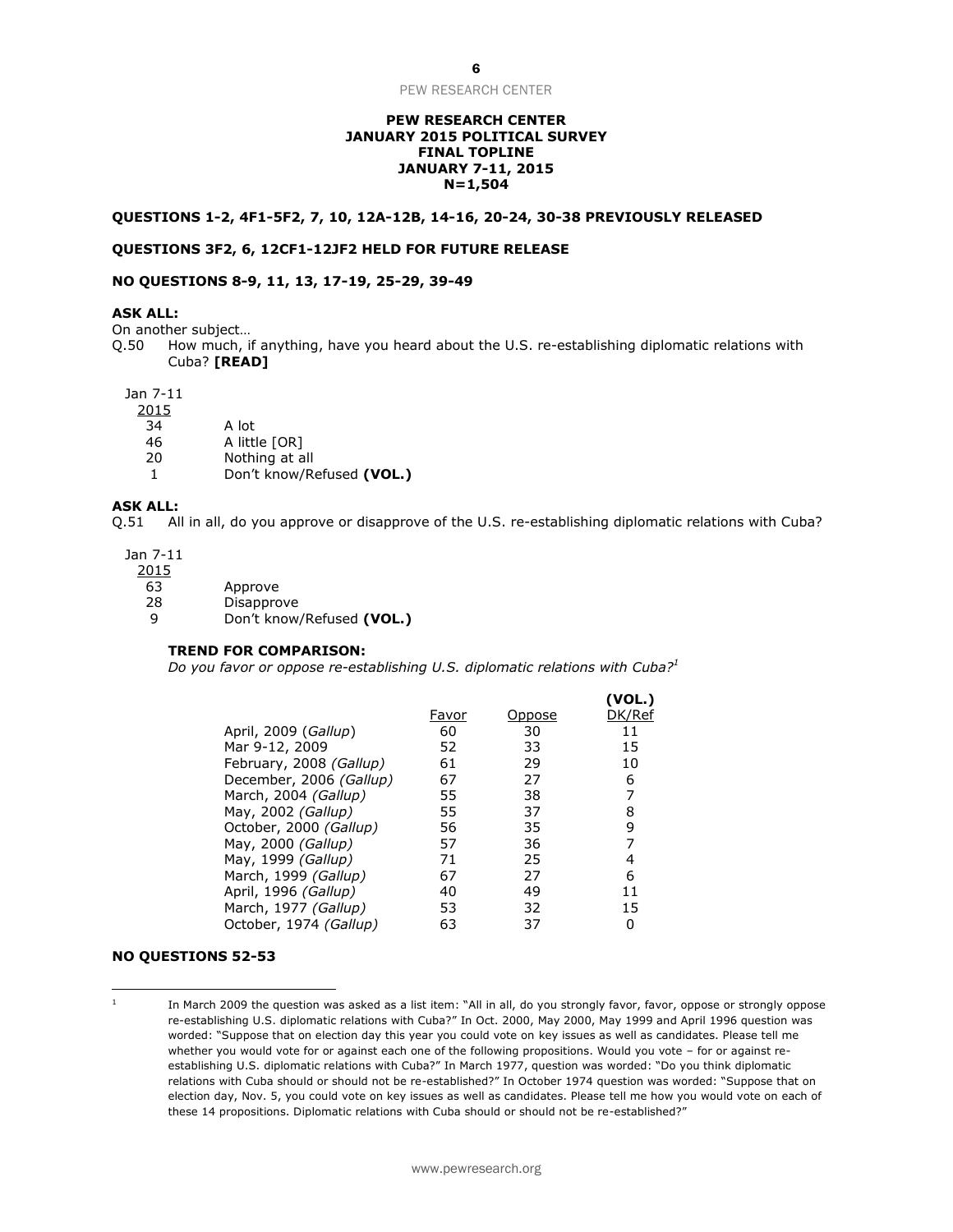#### **ASK ALL:**

Q.54 And, would you favor or oppose the U.S. ending its trade embargo against Cuba, which would allow U.S. companies to do business in Cuba and Cuban companies to do business in the U.S.?

#### Jan 7-11

2015

- 66 Favor
- 28 Oppose
- 5 Don't know/Refused **(VOL.)**

#### **TREND FOR COMPARISON:**

*Apart from their diplomatic relations, do you favor or oppose the United States government ending its trade embargo against Cuba?*

|                                     |       |        | (VOL.) |
|-------------------------------------|-------|--------|--------|
|                                     | Favor | Oppose | DK/Ref |
| Apr 20-21, 2009 (Gallup)            | 51    | 36     | 13     |
| May 20-22, 2002 (Gallup)            | 50    | 38     | 12     |
| May 5-7, 2000 (Gallup) <sup>2</sup> | 48    | 42     | 10     |
| May 7-9, 1999 (Gallup)              | 51    | 42     | 7      |
| Mar 19-21, 1999 (Gallup)            | 51    | 39     | 10     |

#### **ASK ALL:**

Q.55 Over the next several years, do you think Cuba will become more democratic, less democratic, or will it be about the same as it is now?

Jan 7-11

2015

- 32 More democratic
- 3 Less democratic
- 60 About the same as it is now
- 5 Don't know/Refused **(VOL.)**

#### **NO QUESTIONS 56-60, 67-68**

#### **QUESTIONS 61-66 PREVIOUSLY RELEASED**

#### **ASK ALL:**

PARTY In politics TODAY, do you consider yourself a Republican, Democrat, or independent? **ASK IF INDEP/NO PREF/OTHER/DK/REF (PARTY=3,4,5,9):**

PARTYLN As of today do you lean more to the Republican Party or more to the Democratic Party?

|                      |            |          |                        | (VOL.)<br>No | (VOL.)<br>Other | (VOL.) | Lean       | Lean       |
|----------------------|------------|----------|------------------------|--------------|-----------------|--------|------------|------------|
|                      | Republican | Democrat | Independent preference |              | party           | DK/Ref | <b>Rep</b> | <u>Dem</u> |
| Jan 7-11, 2015       | 21         | 30       | 44                     | 3            |                 |        | 19         | 18         |
| Dec 3-7, 2014        | 24         | 31       | 39                     | 3            | 1               | 2      | 17         | 17         |
| Nov 6-9, 2014        | 27         | 32       | 36                     | 2            | $\ast$          |        | 15         | 16         |
| Oct 15-20, 2014      | 24         | 33       | 38                     | 4            | $\ast$          |        | 13         | 17         |
| Sep 2-9, 2014        | 24         | 33       | 38                     | 3            | 1               | 2      | 15         | 15         |
| Aug 20-24, 2014      | 24         | 31       | 37                     | 4            |                 | 4      | 15         | 16         |
| Jul 8-14, 2014       | 25         | 34       | 37                     | 2            |                 |        | 16         | 15         |
| Apr 23-27, 2014      | 24         | 30       | 41                     | 2            |                 | 2      | 18         | 17         |
| Jan 23-Mar 16, 2014  | 22         | 31       | 41                     | 3            |                 | 2      | 17         | 17         |
| Feb 14-23, 2014      | 22         | 32       | 39                     | 4            |                 | 2      | 14         | 17         |
| Jan 15-19, 2014      | 21         | 31       | 41                     | 3            | 1               | 2      | 18         | 16         |
| <b>Yearly Totals</b> |            |          |                        |              |                 |        |            |            |
| 2014                 | 23.2       | 31.5     | 39.5                   | 3.1          | .7              | 2.0    | 16.2       | 16.5       |
| 2013                 | 23.9       | 32.1     | 38.3                   | 2.9          | .5              | 2.2    | 16.0       | 16.0       |
| 2012                 | 24.7       | 32.6     | 36.4                   | 3.1          | .5              | 2.7    | 14.4       | 16.1       |

  $\overline{2}$ 

In May 2000, May 1999 and March 1999 question was worded: "Suppose that on election day this year you could vote on key issues as well as candidates. Please tell me whether you would vote for or against each one of the following propositions. Would you vote - for or against ending the U.S. trade embargo with Cuba?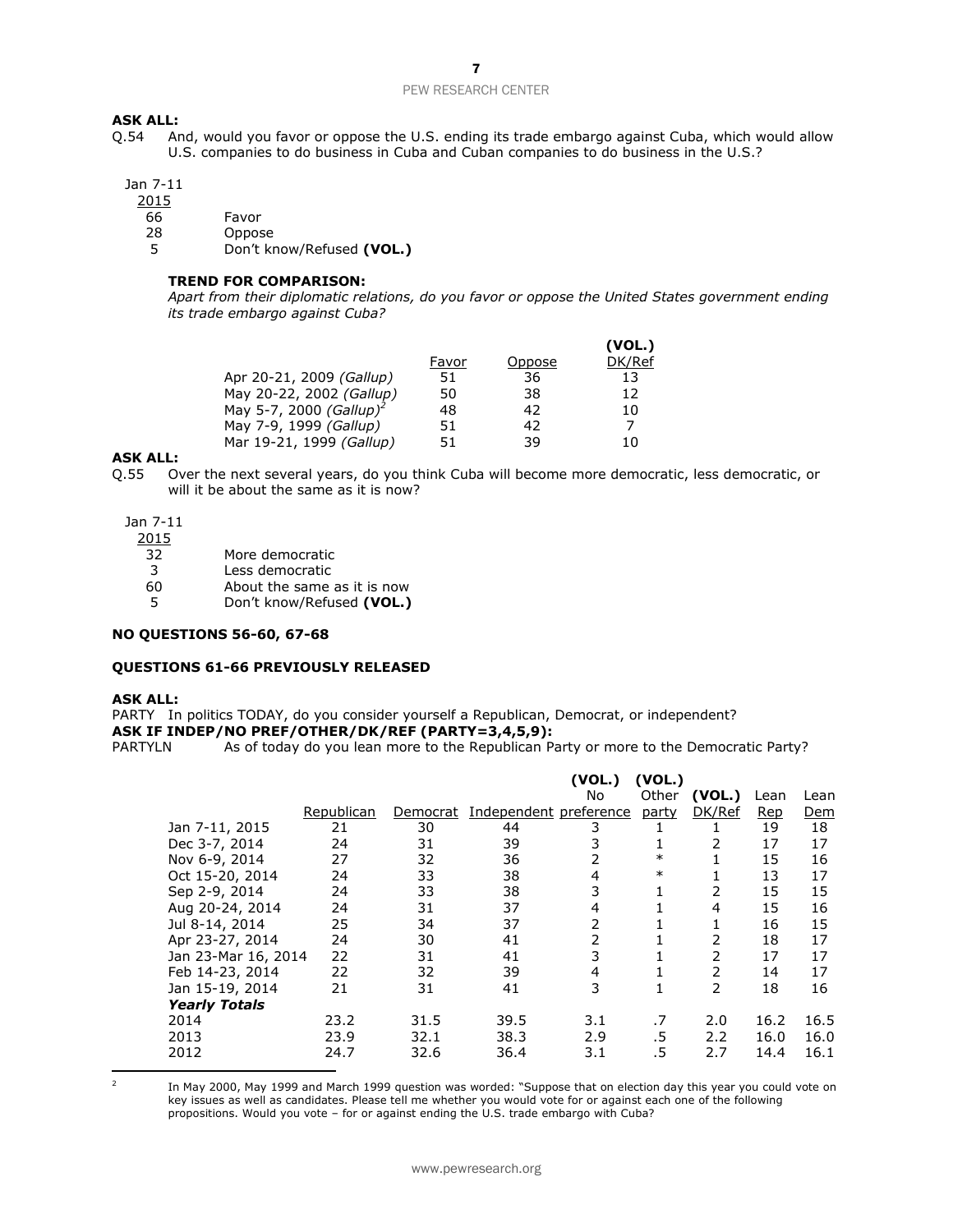#### **PARTY/PARTYLN CONTINUED...**

| / PARI ILN CUNILNUED |            |          |                        |        |           |        |      |      |
|----------------------|------------|----------|------------------------|--------|-----------|--------|------|------|
|                      |            |          |                        | (VOL.) | (VOL.)    |        |      |      |
|                      |            |          |                        | No     | Other     | (VOL.) | Lean | Lean |
|                      | Republican | Democrat | Independent preference |        | party     | DK/Ref | Rep  | Dem  |
| 2011                 | 24.3       | 32.3     | 37.4                   | 3.1    | .4        | 2.5    | 15.7 | 15.6 |
| 2010                 | 25.2       | 32.7     | 35.2                   | 3.6    | .4        | 2.8    | 14.5 | 14.1 |
| 2009                 | 23.9       | 34.4     | 35.1                   | 3.4    | .4        | 2.8    | 13.1 | 15.7 |
| 2008                 | 25.7       | 36.0     | 31.5                   | 3.6    | $\cdot$ 3 | 3.0    | 10.6 | 15.2 |
| 2007                 | 25.3       | 32.9     | 34.1                   | 4.3    | $\cdot$   | 2.9    | 10.9 | 17.0 |
| 2006                 | 27.8       | 33.1     | 30.9                   | 4.4    | $\cdot$ 3 | 3.4    | 10.5 | 15.1 |
| 2005                 | 29.3       | 32.8     | 30.2                   | 4.5    | $\cdot$ 3 | 2.8    | 10.3 | 14.9 |
| 2004                 | 30.0       | 33.5     | 29.5                   | 3.8    | .4        | 3.0    | 11.7 | 13.4 |
| 2003                 | 30.3       | 31.5     | 30.5                   | 4.8    | $.5\,$    | 2.5    | 12.0 | 12.6 |
| 2002                 | 30.4       | 31.4     | 29.8                   | 5.0    | .7        | 2.7    | 12.4 | 11.6 |
| 2001                 | 29.0       | 33.2     | 29.5                   | 5.2    | .6        | 2.6    | 11.9 | 11.6 |
| 2001 Post-Sept 11    | 30.9       | 31.8     | 27.9                   | 5.2    | .6        | 3.6    | 11.7 | 9.4  |
| 2001 Pre-Sept 11     | 27.3       | 34.4     | 30.9                   | 5.1    | .6        | 1.7    | 12.1 | 13.5 |
| 2000                 | 28.0       | 33.4     | 29.1                   | 5.5    | .5        | 3.6    | 11.6 | 11.7 |
| 1999                 | 26.6       | 33.5     | 33.7                   | 3.9    | $.5\,$    | 1.9    | 13.0 | 14.5 |
| 1998                 | 27.9       | 33.7     | 31.1                   | 4.6    | .4        | 2.3    | 11.6 | 13.1 |
| 1997                 | 28.0       | 33.4     | 32.0                   | 4.0    | .4        | 2.3    | 12.2 | 14.1 |
| 1996                 | 28.9       | 33.9     | 31.8                   | 3.0    | .4        | 2.0    | 12.1 | 14.9 |
| 1995                 | 31.6       | 30.0     | 33.7                   | 2.4    | .6        | 1.3    | 15.1 | 13.5 |
| 1994                 | 30.1       | 31.5     | 33.5                   | 1.3    | $- -$     | 3.6    | 13.7 | 12.2 |
| 1993                 | 27.4       | 33.6     | 34.2                   | 4.4    | 1.5       | 2.9    | 11.5 | 14.9 |
| 1992                 | 27.6       | 33.7     | 34.7                   | 1.5    | 0         | 2.5    | 12.6 | 16.5 |
| 1991                 | 30.9       | 31.4     | 33.2                   | 0      | 1.4       | 3.0    | 14.7 | 10.8 |
| 1990                 | 30.9       | 33.2     | 29.3                   | 1.2    | 1.9       | 3.4    | 12.4 | 11.3 |
| 1989                 | 33         | 33       | 34                     |        | --        | --     | --   |      |
| 1987                 | 26         | 35       | 39                     |        | --        | $- -$  | --   | --   |

#### **QUESTIONS REPJOB-DEMJOB PREVIOUSLY RELEASED**

**ASK ALL:**

TEAPARTY2 From what you know, do you agree or disagree with the Tea Party movement, or don't you have an opinion either way?

|                          | <u>Agree</u> | Disagree | No opinion<br>either way | (VOL.)<br>Haven't<br>heard of | (VOL.)<br><b>Refused</b> | Not<br>heard of/<br><u>DК</u> |
|--------------------------|--------------|----------|--------------------------|-------------------------------|--------------------------|-------------------------------|
| Jan 7-11, 2015           | 17           | 27       | 52                       | 2                             |                          | $- -$                         |
| Jan 23-Mar 16, 2014      | 18           | 28       | 51                       |                               | 2                        |                               |
| Oct 9-13, 2013           | 19           | 32       | 46                       | 2                             | 2                        |                               |
| Jul 17-21, 2013          | 18           | 25       | 52                       | 4                             |                          |                               |
| Jun 12-16, 2013          | 22           | 29       | 46                       | 2                             | 2                        |                               |
| May 23-26, 2013          | 17           | 20       | 56                       | 3                             | 4                        |                               |
| Feb 14-17, 2013          | 19           | 26       | 52                       | 2                             |                          |                               |
| Dec 5-9, 2012            | 18           | 29       | 50                       | 2                             |                          |                               |
| Oct 31-Nov 3, 2012 (RVs) | 19           | 29       | 47                       | 1                             | 3                        |                               |
| Oct 4-7, 2012            | 19           | 25       | 52                       | 2                             | 2                        |                               |
| Sep 12-16, 2012          | 18           | 26       | 53                       | $\overline{2}$                | 2                        |                               |
| Jul 16-26, 2012          | 16           | 27       | 54                       | 2                             |                          |                               |
| Jun 28-Jul 9, 2012       | 19           | 27       | 49                       | 3                             | 2                        |                               |
| Jun 7-17, 2012           | 21           | 25       | 52                       | 2                             |                          |                               |
| May 9-Jun 3, 2012        | 16           | 25       | 54                       | 2                             | 3                        |                               |
| Apr 4-15, 2012           | 20           | 26       | 50                       | 3                             | 2                        |                               |
| Mar 7-11, 2012           | 19           | 29       | 48                       | 2                             | 2                        |                               |
| Feb 8-12, 2012           | 18           | 25       | 53                       | 2                             | 2                        |                               |
| Jan 11-16, 2012          | 20           | 24       | 52                       | 2                             | 2                        |                               |
| Jan 4-8, 2012            | 18           | 25       | 52                       | 2                             | 3                        |                               |
| Dec 7-11, 2011           | 19           | 27       | 50                       | 2                             | 2                        |                               |
| Nov 9-14, 2011           | 20           | 27       | 51                       | 1                             |                          |                               |